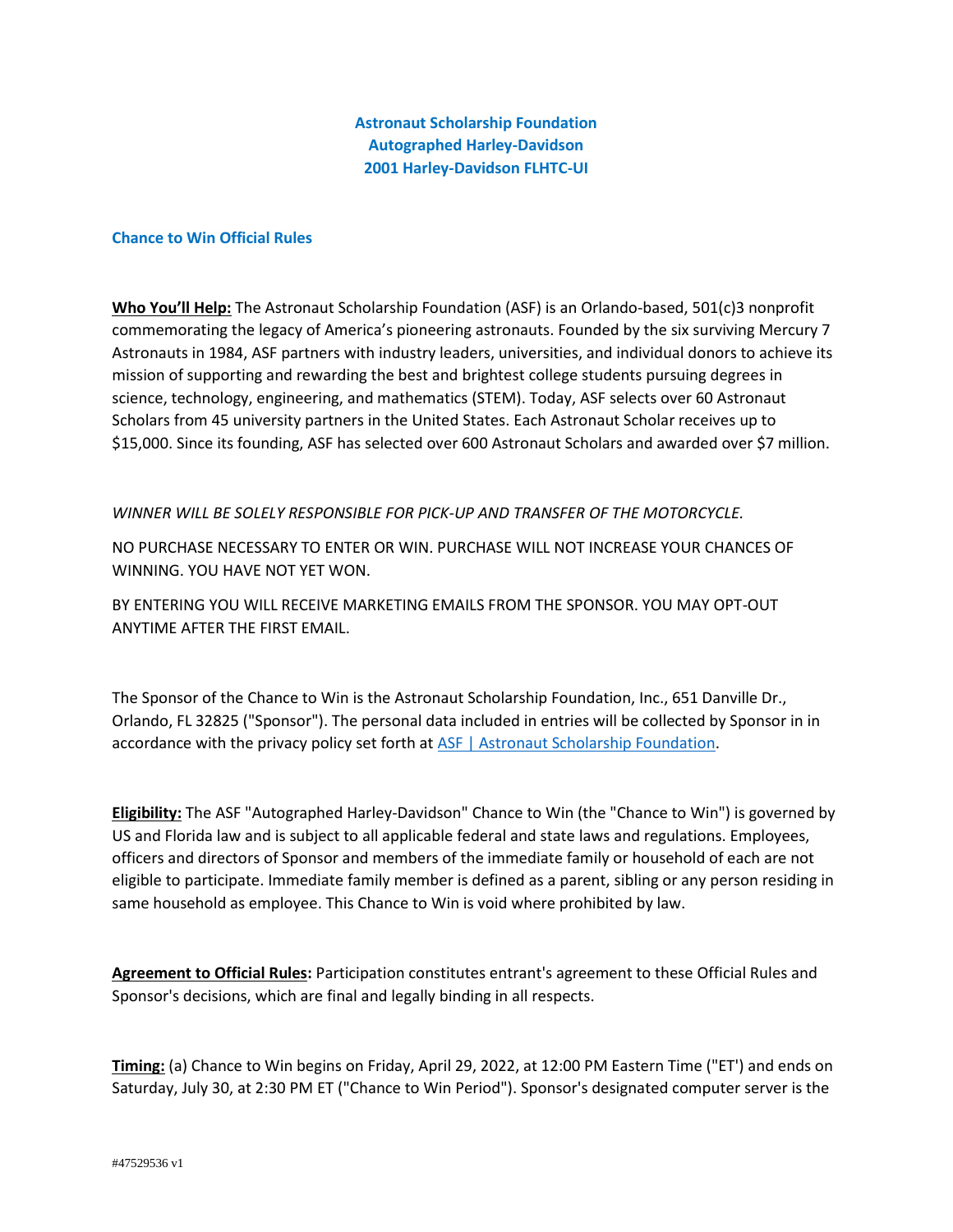official time-keeping device for this Chance to Win. (b) Winner Selection & Notification: one (1) potential winner will be randomly selected by the Sponsor, from all eligible entries received during the Chance to Win Period on or about Saturday, July 30, 2022. Potential winner will be notified in-person, email and/or by phone (as Sponsor elects) using the contact information provided at the time of entry. Sponsor shall have no liability for any notification that is lost, intercepted, or not received for any reason. If, prize notification is returned as unclaimed or undeliverable, such potential winner will forfeit prize and an alternate potential winner may be selected. If any potential winner is found to be ineligible or if the potential winner has not complied with these Official Rules or declines or fails to claim (on August 1, 2022) a prize for any reason, such potential winner will be disqualified and an alternate winner will be selected.

Autographed Harley-Davidson: Grand Prize includes the following:

• Harley-Davidson FLHTC-UI 2001 Electra Glide Ultra Classic (Blue) Autographed by Charles F. Bolden, Jr. Retired United States Marine Corps Major General Former astronaut – four shuttle missions 12th NASA Administrator

Approximate retail value of this prize package \$7,680.00 (according to KBB.com). Winner is solely responsible for all taxes, costs, and fees associated with Prize receipt, ownership, and/or use. The Internal Revenue Code require tax-exempt organizations to withhold winnings on raffle prizes with a value greater than \$5,000. The amount of tax withholdings for this prize package is estimated to be approximately \$1,920.00 and must be paid prior to pick up or delivery of the prize, in accordance with applicable law.

Winner will be required to sign and return to Sponsor, within seven (7) calendar days of the date printed on the notification, an Affidavit of Eligibility/W-9 tax-payer identification form and except were prohibited by law, a Liability/Publicity Release, in order to claim the prize.

**DISCLAIMER**: WITHOUT LIMITING THE GENERALITY OF THE FOREGOING, PRIZES ARE PROVIDED "AS IS" WITHOUT WARRANTY OF ANY KIND, EITHER EXPRESS OR IMPLIED, AND SPONSOR HEREBY DISCLAIMS ALL SUCH WARRANTIES, INCLUDING BUT NOT LIMITED TO, THE IMPLIED WARRANTIES OF MERCHANTABILITY, FITNESS FOR A PARTICULAR PURPOSE AND/OR NON-INFRINGEMENT.

Odds of winning depend on the number of valid entries received. Sponsor will not replace any lost, mutilated, or stolen prizes. Prizes are non-transferable, non-refundable, and no substitutions will be made except as provided herein, in the Sponsor's sole discretion. Prize is not redeemable for cash. Sponsor reserves the right to substitute a particular prize for one of comparable or greater value.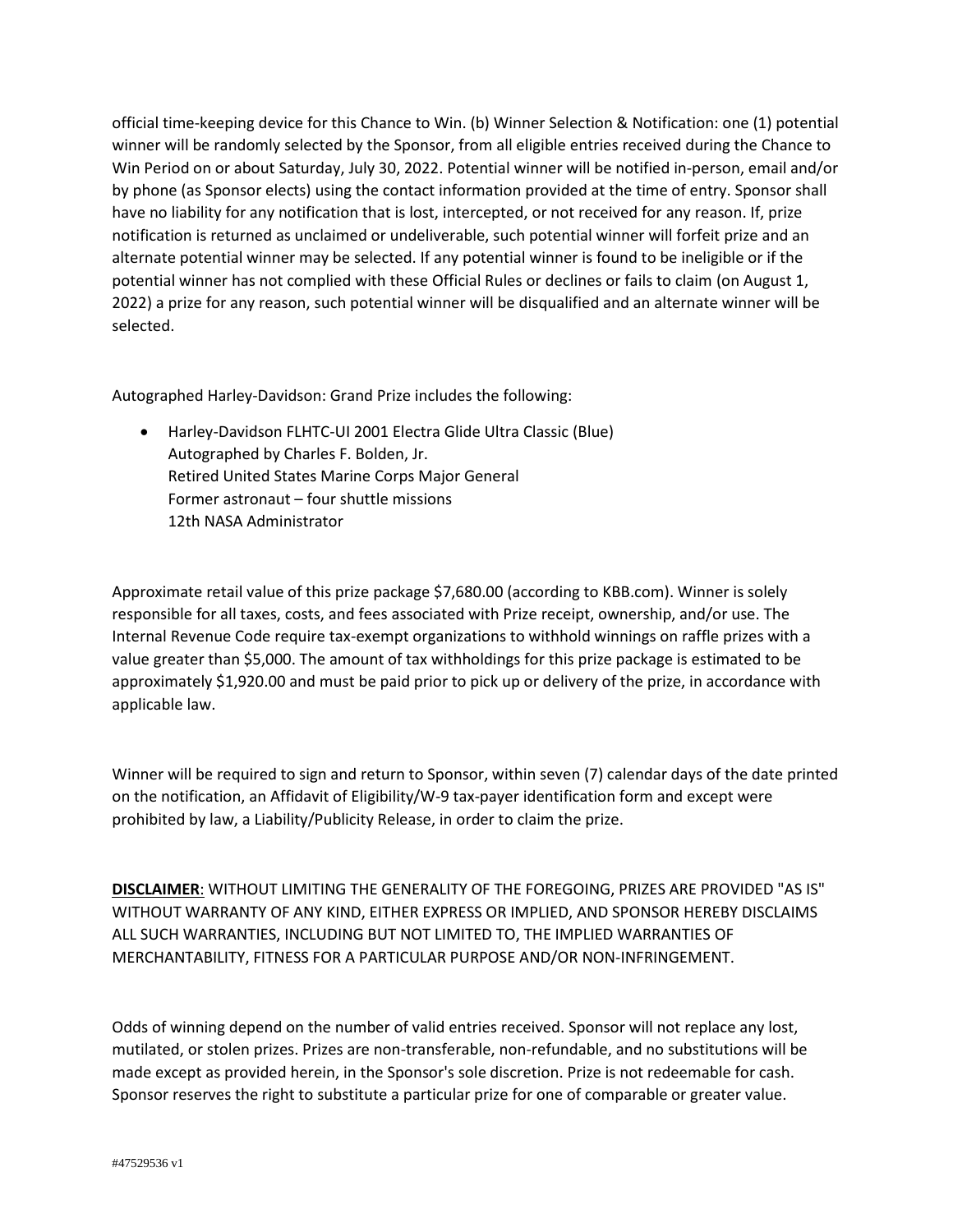## **How to Enter:**

Online and In Person: During the Chance to Win Period, visit the Astronaut Scholarship Foundation online at **[www.astronautscholarship.org](file:///C:/Users/scole/AppData/Local/Microsoft/Windows/INetCache/Content.Outlook/9BPITD35/www.astronautscholarship.org)** and click on the Chance to Win banner or find the Chance to Win under the Events Tab. Event details will be made available on our website by or before May 1, 2022.

Make the following contribution and receive the related number of entries.

- **\$10 receive 10 entries in the Chance to Win**
- **\$25 receive 30 entries in the Chance to Win**
- **\$50 receive 100 entries in the Chance to Win**
- **\$100 receive 250 entries in the Chance to Win**

Complete the entry registration with all the required information, agree to the Official Rules and submit.

Florida: Registration NO CH871. A COPY OF THE OFFICIAL REGISTRATION AND FINANCIAL INFORMATION MAY BE OBTAINED FROM THE DIVISION OF CONSUMER SERVICES BY CALLING TOLL-FREE WITHIN THE STATE, 1-800-435-7352 OR FROM THE DIVISION OF CONSUMER SERVICES' WEBSITE, WWW.800HELPFLA.COM. REGISTRATION DOES NOT IMPLY ENDORSEMENT, APPROVAL OR RECOMMENDATION BY THE STATE.

**To enter without a contribution:** On a 3" X 5" card, hand write your full name, complete mailing address, city, state, Zip Code, age, email and telephone number and place in a standard size envelope and mail to: Astronaut Scholarship Foundation "Autographed Harley-Davidson" Chance to Win Entry, 651 Danville Dr., Orlando, FL 32825. Mail-in entries must be received by June 3, 2022. Sponsor is not responsible for lost, late, misdirected, stolen, damaged or postage due mail. One written entry will be accepted per mailed in envelope.

Entries generated by script, macro or other automated means or any means that subvert the entry process will be void. All entries become the property of Sponsor.

**Winner Requirements**: Acceptance of prize shall constitute winner's agreement and consent to Sponsor's and its designees' use of winner's name, city, state, likeness, photo (including, without limitation, Facebook profile photo), avatar, and/or prize information in connection with this Chance to Win for promotional, advertising or other purposes, in any manner, worldwide, in any and all media now known or hereafter devised, including the Internet, without limitation and without further payment, notification, permission or other consideration, except where prohibited by law.

**Release:** By entering, you agree to release, indemnify and hold harmless Sponsor, and its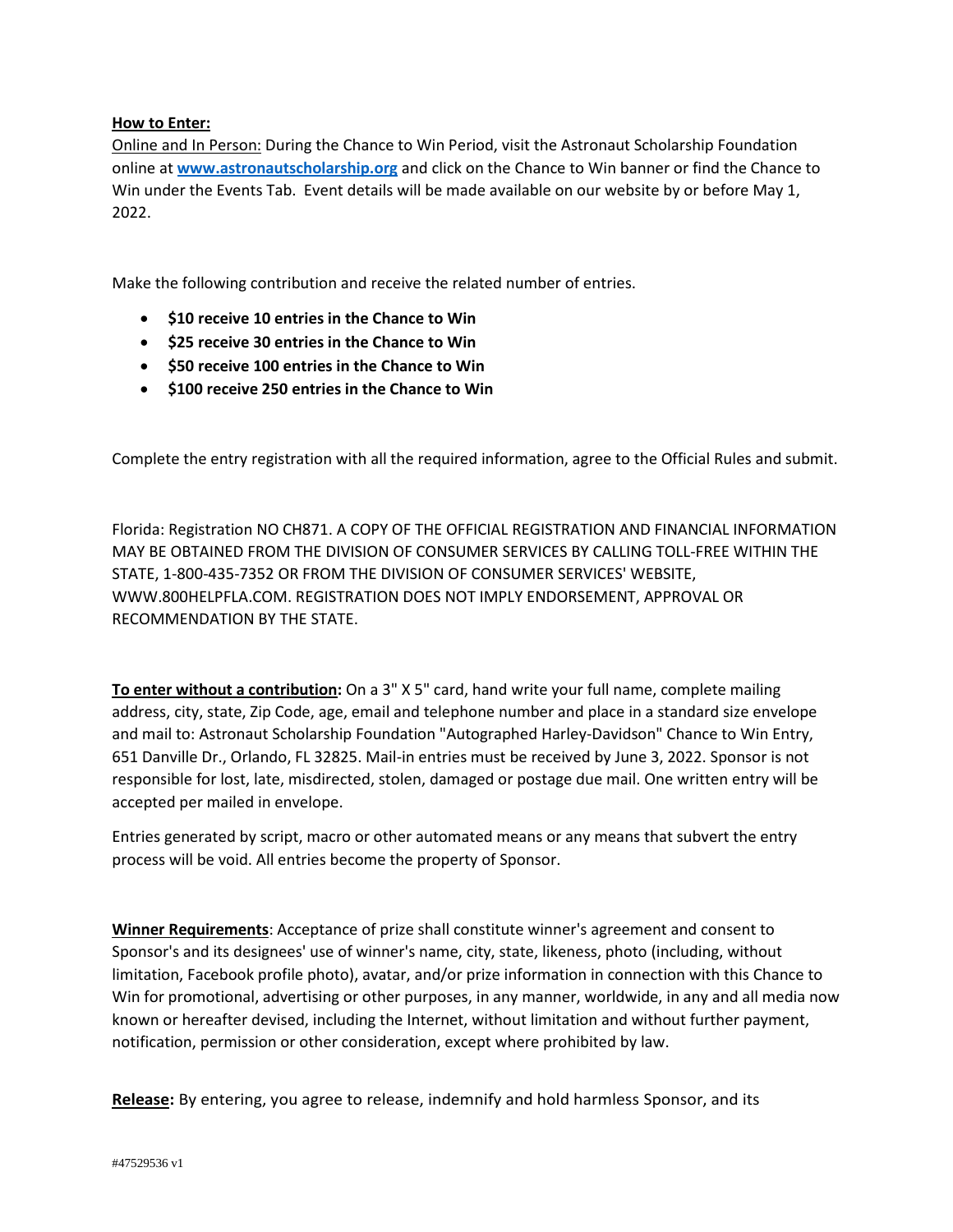respective officers, directors, and employees (the "ReleasedParties") from and against any and all liability, claim or cause of action, including, but not limited to, injuries, death, loss or damage of any kind, arisingfrom or in connection with this Chance to Win and the operation and administration thereof, your participation in the Chance to Win, or receipt or use or misuse of any prize by you and/or your guest.

**General Conditions:** Sponsor reserves the right to suspend or modify this Chance to Win, or any part of it, if any fraud, technical failures, or any other factor impairs the integrity or proper functioning of this Chance to Win, as determined by Sponsor in its sole discretion. If terminated, Sponsor will determine winner from among all non-suspect, eligible entries received up to time of such action or as otherwise deemed fair and appropriate by Sponsor. Sponsor, in its sole discretion, reserves the right to disqualify any individual it findsto be tampering with the entry process or the operation of this Chance to Win or to be acting in violation of the Official Rules of this or any other promotion or in an unsportsmanlike or disruptive manner and void all associated entries.

**Limitations of Liability:** The Released Parties are notresponsible for: (1) any incorrect or inaccurate information, whether caused by entrant, printing, typographical or other errors or by any of the equipment or programming associated with or utilized in this Chance to Win; (2) technical failures of any kind, including, but not limited to, malfunctions, interruptions, ordisconnections in phone lines or network hardware or software; (3) unauthorized human intervention in any part of the entry process or this Chance to Win; (4) printing, typographical, technical, computer, network or human error which may occur in the administration of this Chance to Win, theuploading, the processing or random selection of entries, the announcement of the prize or in any Chance to Winrelated materials; (5) late, lost, garbled, misdirected, inaccurate, incorrect, undeliverable, damaged or stolen entries ormail;(6) costs associated with claiming or redeeming the prizes; or (7) loss or damages resulting from an entrant's connection to the internet via any of the websites contained herein. The Released Parties are not responsible for anyincorrect, mis-transcribed, misdirected, or undeliverable entries, E-mail transmissions, incorrect announcements of any kind, or for any technical problems of any kind, malfunctions of computer systems, servers, providers, hardware/software, lost or unavailable network connections or failed, incomplete, garbled, or delayed computer transmission or any combination thereof. The Released Parties assume no responsibility for late, lost, incomplete, inaccurate, or damaged entries, or undeliverable E-mails resultingfrom any form of active or passive E-mail filtering by a user's Internet service provider and/or E-mail client orfor insufficient space in user's E-mail account to receive E-mail. The Released Parties do not accept responsibility for any damage (whether material or non-material) caused to entrants, to their computer equipment or to data which is stored on them, or to their personal, professional, or commercial activities. Proof of submitting entries will not be deemed to be proof of receipt by Sponsor.

**GOVERNING LAW/JURISDICTION:** ALL ISSUES AND CONCERNINGTHE CONSTRUCTION, VALIDITY, INTERPRETATION AND ENFORCEABILITY OF THESE OFFICIAL RULES OR THE RIGHTS AND OBLIGATIONS OF ENTRANTS OR SPONSOR OR ANY OF THE RELEASED PARTIES IN CONNECTION